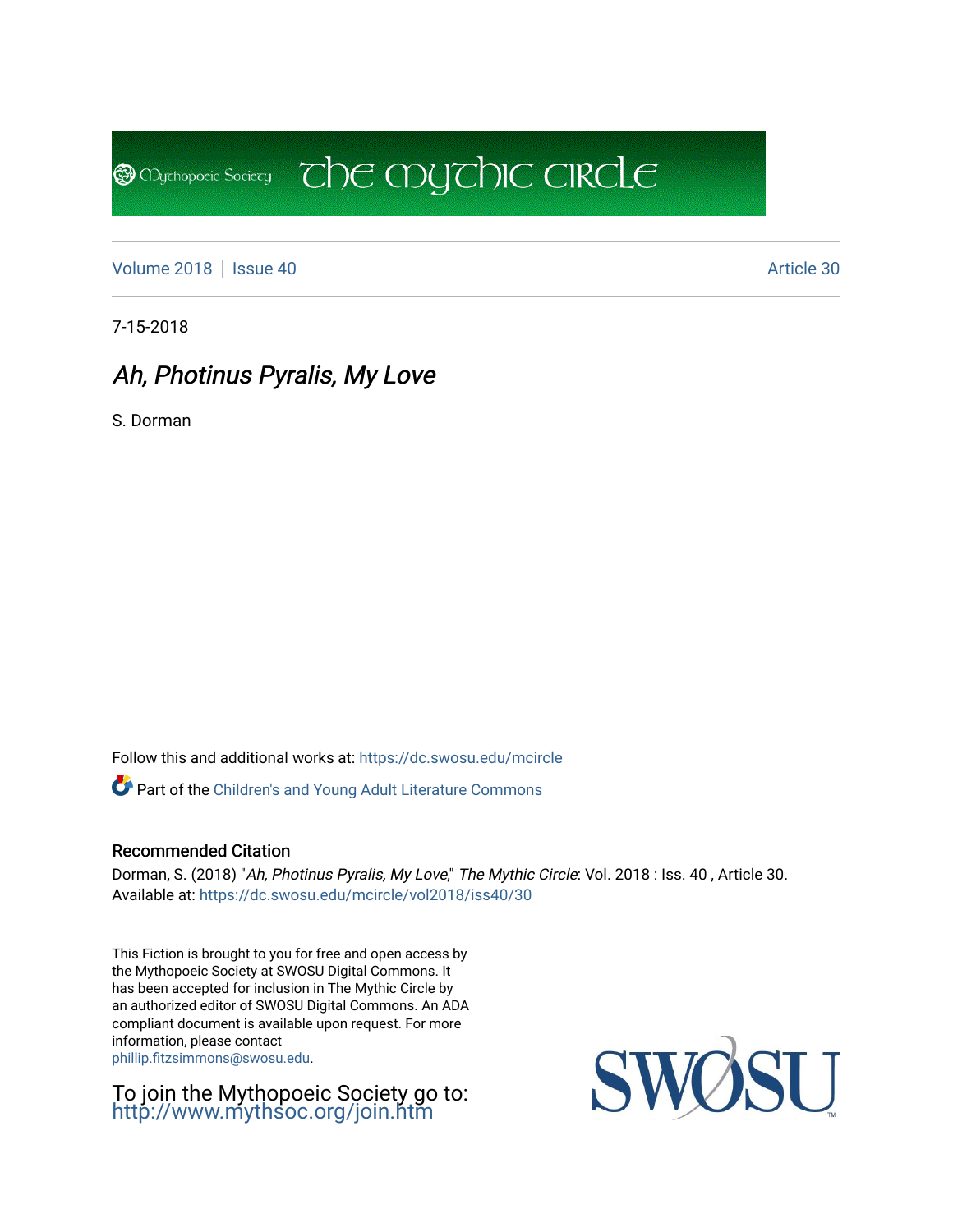### Mythcon 52: The Mythic, the Fantastic, and the Alien

Albuquerque, New Mexico; July 29 - August 1, 2022 <http://www.mythsoc.org/mythcon/mythcon-52.htm>

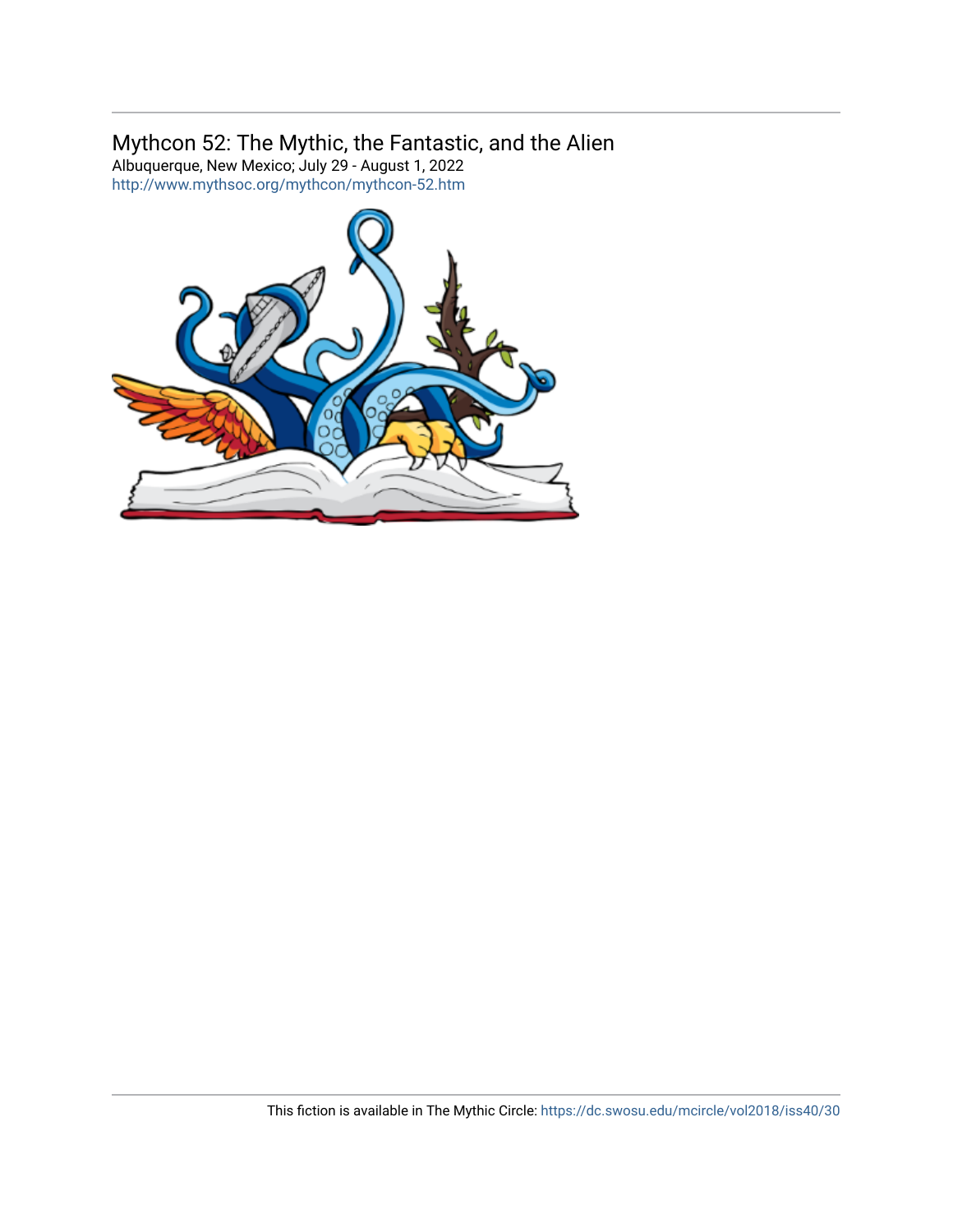# Ah, *Photinus Pyralis*, My Love

by

## S. Dorman

Look at this luminous night! Riding this soft voluptuous air, I dip down and glow, my sensitive antennas quivering. The night is full of the sights and sounds of insectan coupling. This meadow by the woodland is dotted with blips of light. Grass leaves and stems vibrate with chirrings. Everyone yearns for a mate.

Me too. I'm *Photinus pyralis*, a firefly looking for sweet Miss *Pyralis*.

There's a low flyer. What style he has! A cool flash whilst laterally swerving.

See the black contour of the fir trees in the deep blue night on the far side of the meadow? Watch for flashes against that darkness. Oops, there it goes again. Three flashes and darkness, followed again by three flashes. It's Photinus *consimilis* signaling for a mate. Of course only Miss *Consimilis* need apply. She must have replied, with her distinctive two flashes, because he's stopped sending and apparently gone down to greet her.

Ah, imagine the fun they're having now.

I better get down to business, too. Lucky me, I was made for this.

A quick down and a long up, light organ glowing. Now off! Dip and undulate; dip and on! Now off. Ah mama bug, respond to papa bug; I know you're down there.

No luck yet; keep trying.

My glow's yellow-green, but color's not the important thing. Uh-uh. It's the flash pattern. Irresistible. There are a lot of genus *Photinus* around: *Photinus granulatus*, *Photinus pyralis*, *consimilis*, etc.... and each has its own special signal. There's even a larger genus Photurus. I'm told the females eat--nope, don't bring up that old horror story! To believe that or not? --But, for P. *pyralis* the others won't do. We all flash differently, move with our own special charm. I flash in a J-shape at six second intervals, and closer to the ground than P. consimilis. Nothing else would appeal to Miss *Pyralis*. Oh, she may mistake a flash once or twice. But when she realizes a misflash, that's it. She won't respond the third time. A real cute bug--and smart.

C'mon darlin'. She's down there somewhere in the daisies and mullen. I give a few delicate rapid wingbeats, a luminous dip....

She's there! A half-second flash- precisely timed! I give her another!

Darn. No response. Wait! Double darn- -it's only a man with a flashlight threading through the tall grass. Those things ought to be outlawed.

Without our glorious glows, we Photinus beetles wouldn't be much to look at. We're